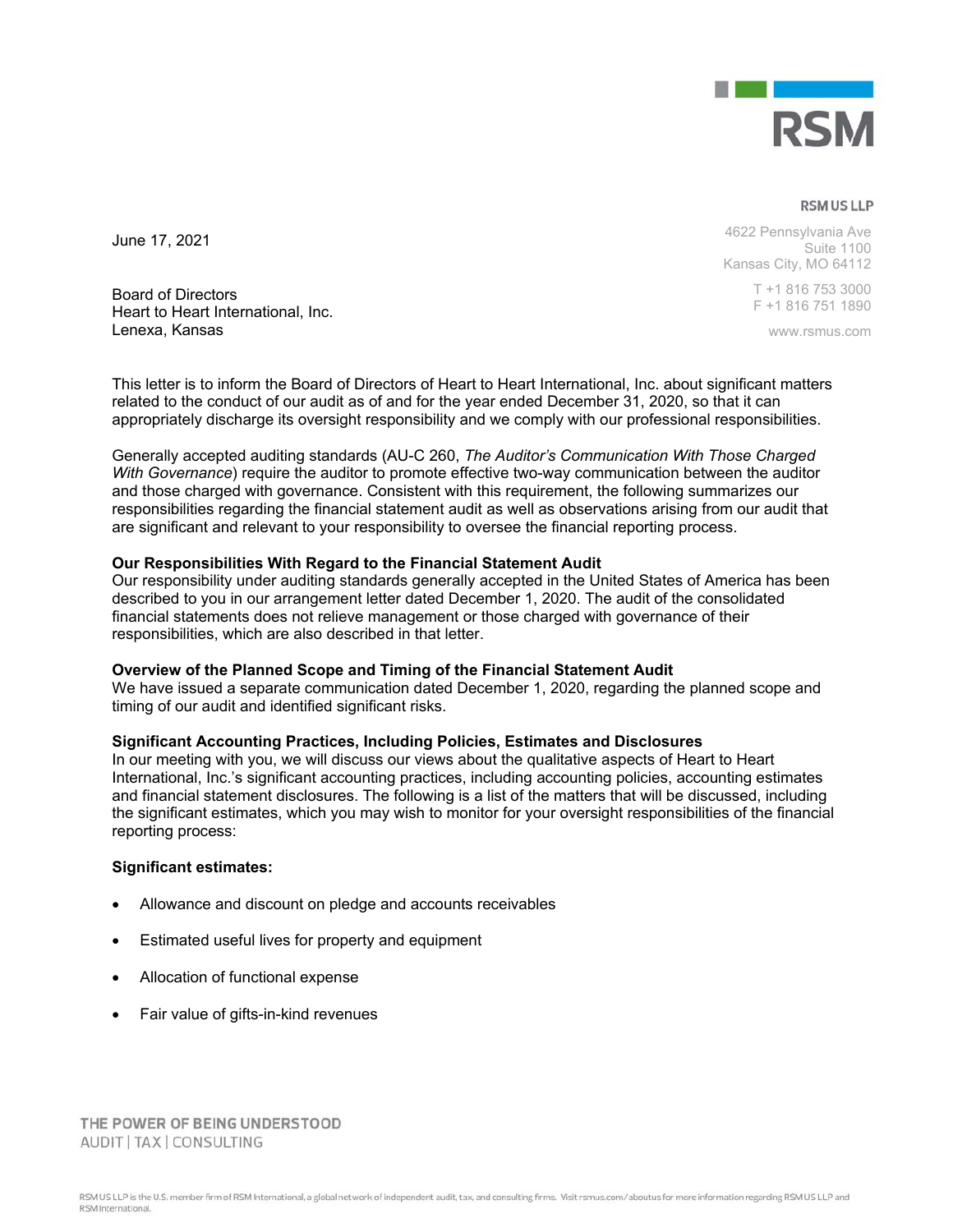Heart to Heart International, Inc. June 17, 2021 Page 2

## **Financial statement disclosure and presentation:**

- Paycheck Protection Program loan forgiveness
- Subsequent events:
	- Heart to Heart International, Inc. paid \$2,000,000 on the mortgage loan after receiving a \$1,000,000 donation from a donor in January 2021.
	- RegaloRx, Inc., took out a \$3,000,000 loan on January 15, 2021, and used the proceeds to (i) pay off balance that was due to Heart to Heart International, Inc. and (ii) provide working capital for ongoing operations. RegaloRx and Heart to Heart International, Inc. are Co-Borrowers for this loan, but the intention is for the full balance of the debt to be the responsibility of RegaloRx. The loan bears interest of 4.25%. Interest only payments began on March 31, 2021, and principal and interest payments will begin March 31, 2022.

### **Audit Adjustments and Uncorrected Misstatements**

There were no audit adjustments made to the original trial balance presented to us to begin our audit.

We identified the following uncorrected misstatements that management has concluded are not, individually or in the aggregate, material to the consolidated financial statements. We agree with management's conclusion in that regard.

| Effect-Debit (Credit) |                                                                                                       |                   |              |         |  |  |  |  |
|-----------------------|-------------------------------------------------------------------------------------------------------|-------------------|--------------|---------|--|--|--|--|
| Assets                | Liabilities                                                                                           | <b>Net Assets</b> | Revenue      | Expense |  |  |  |  |
|                       |                                                                                                       |                   |              |         |  |  |  |  |
|                       |                                                                                                       |                   |              |         |  |  |  |  |
|                       |                                                                                                       |                   |              |         |  |  |  |  |
| \$                    | $\hskip1.6pt\hskip1.6pt\hskip1.6pt\hskip1.6pt\hskip1.6pt\hskip1.6pt\hskip1.6pt\hskip1.6pt\hskip1.6pt$ | \$                | 72.731<br>\$ | \$      |  |  |  |  |
|                       |                                                                                                       |                   |              |         |  |  |  |  |
|                       |                                                                                                       |                   |              |         |  |  |  |  |
| (137,409)             |                                                                                                       |                   | 137,409      |         |  |  |  |  |
|                       |                                                                                                       | 210,140           | 210,140      |         |  |  |  |  |
| (210, 140)            |                                                                                                       | 210,140           |              |         |  |  |  |  |
|                       |                                                                                                       | $(72, 731)$ \$    |              |         |  |  |  |  |

### **Consultation With Other Accountants**

We are not aware of any consultations management had with other accountants about accounting or auditing matters.

### **Management Representations**

Attached is a copy of the management representation letter.

### **Closing**

We will be pleased to respond to any questions you have about the foregoing. We appreciate the opportunity to continue to be of service to Heart to Heart International, Inc.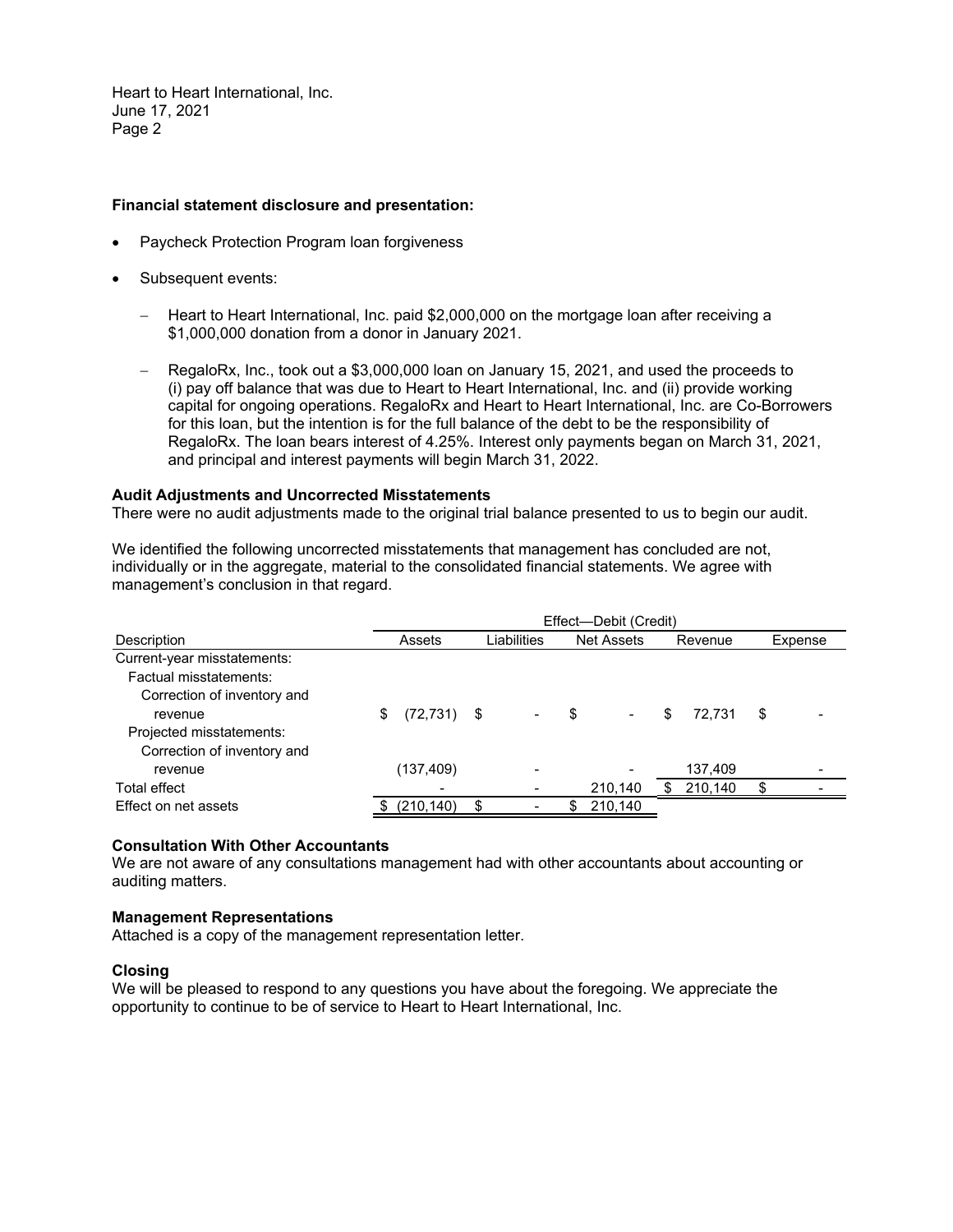Heart to Heart International, Inc. June 17, 2021 Page 3

This report is intended solely for the information and use of the Board of Directors and is not intended to be, and should not be, used by anyone other than this specified party.

RSM US LLP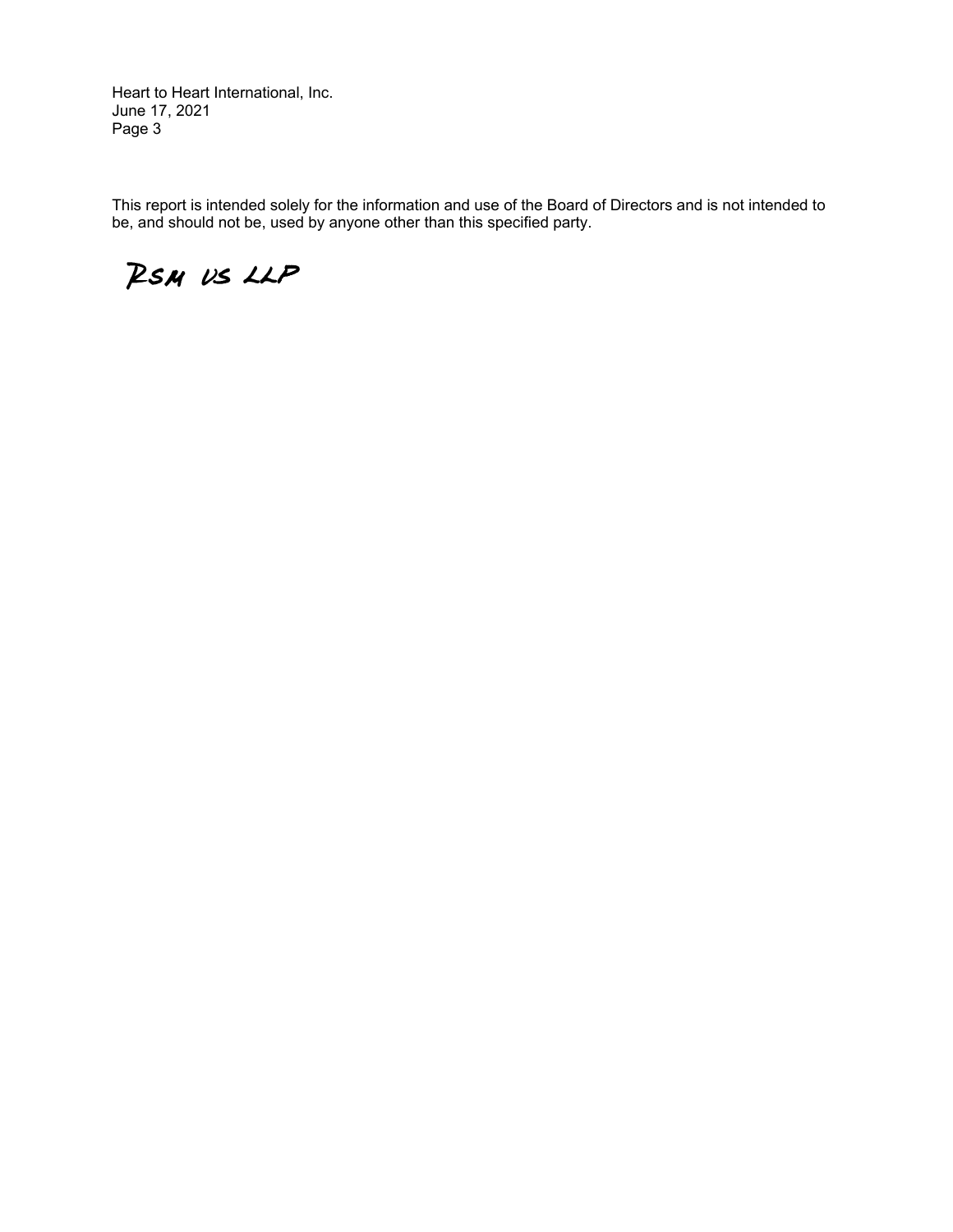June 17, 2021

RSM US LLP 4622 Pennsylvania Ave., Suite 1100 Kansas City, MO 64112

This representation letter is provided in connection with your audits of the consolidated financial statements of Heart to Heart International, Inc. (the Organization), which comprise the consolidated statements of financial position as of December 31, 2020 and 2019, the related consolidated statements activities, functional expenses and cash flows for the years then ended, and the related notes to the financial statements, for the purpose of expressing an opinion on whether the financial statements are presented fairly, in all material respects, in accordance with accounting principles generally accepted in the United States of America (U.S. GAAP).

We confirm, to the best of our knowledge and belief, that as of June 17, 2021:

#### **Financial Statements**

- 1. We have fulfilled our responsibilities, as set out in the terms of the audit arrangement letter dated December 1, 2020, for the preparation and fair presentation of the financial statements referred to above in accordance with U.S. GAAP.
- 2. We acknowledge our responsibility for the design, implementation and maintenance of internal control relevant to the preparation and fair presentation of financial statements that are free from material misstatement, whether due to fraud or error.
- 3. We acknowledge our responsibility for the design, implementation and maintenance of internal control to prevent and detect fraud.
- 4. Significant assumptions used by us in making accounting estimates are reasonable and reflect our judgment based on our knowledge and experience about past and current events, and our assumptions about conditions we expect to exist and courses of action we expect to take.
- 5. We have no knowledge of related-party relationships and transactions requiring disclosure in accordance with the requirements of U.S. GAAP.
- 6. All events subsequent to the date of the financial statements, and for which U.S. GAAP requires adjustment or disclosure, have been adjusted or disclosed.
- 7. We are not aware of any actual or possible litigation and claims relating to the Organization.
- 8. With respect to consolidated financial statements drafting services performed in the course of the audit:
	- a. We have made all management decisions and performed all management functions;
	- b. We assigned an appropriate individual to oversee the services;
	- c. We evaluated the adequacy and results of the services performed, and made an informed judgment on the results of the services performed;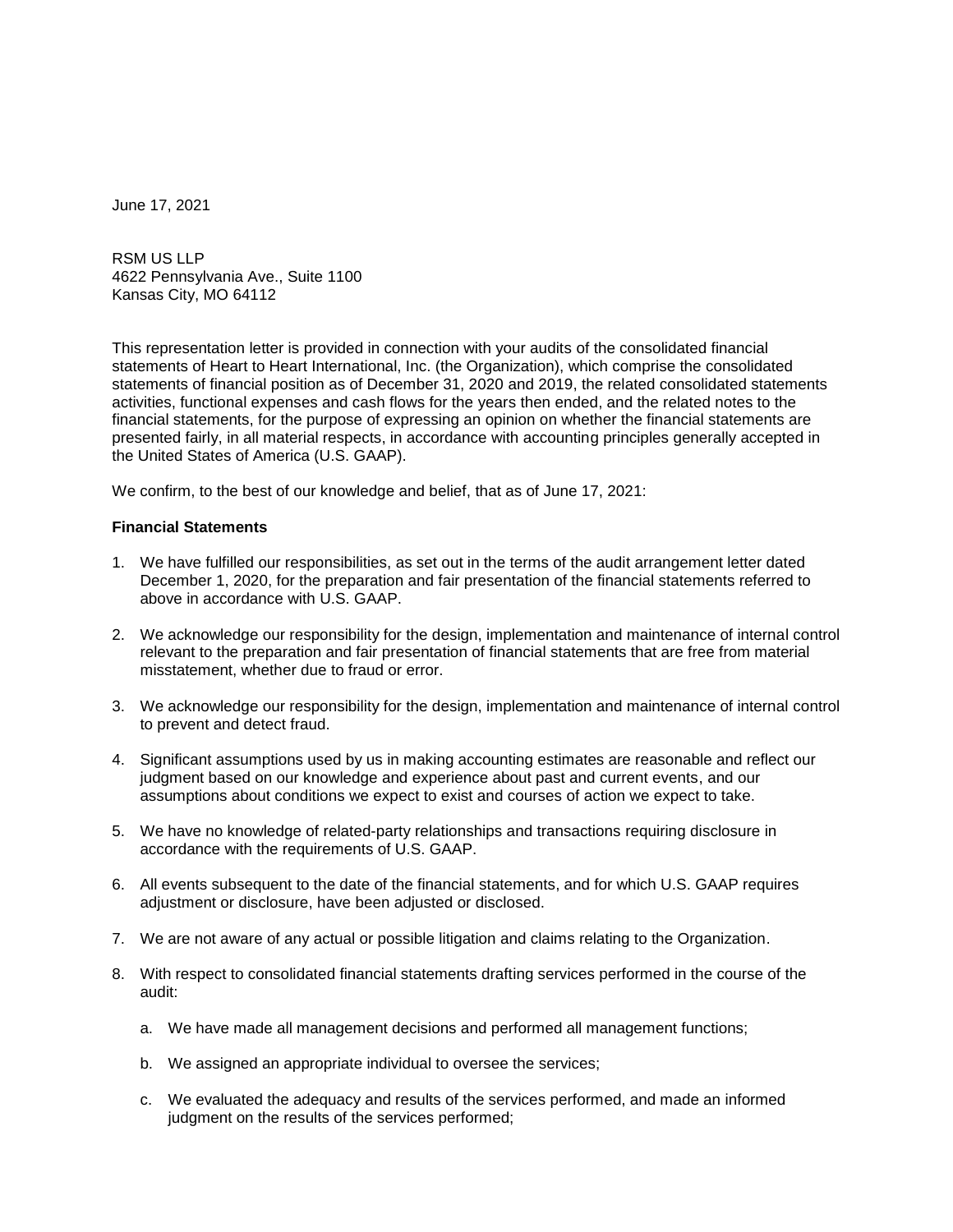RSM US LLP June 17, 2021 Page 2

- d. We have accepted responsibility for the results of the services; and
- e. We have accepted responsibility for all significant judgments and decisions that were made.
- 9. We have informed you of all uncorrected misstatements.

As of and for the year ended December 31, 2020, we believe that the effects of the uncorrected misstatements aggregated by you and summarized below are immaterial, both individually and in the aggregate, to the consolidated financial statements taken as a whole. For purposes of this representation, we consider items to be material, regardless of their size, if they involve the misstatement or omission of accounting information that, in light of surrounding circumstances, makes it probable that the judgment of a reasonable person relying on the information would be changed or influenced by the omission or misstatement.

|                             | Effect---Debit (Credit) |            |             |  |                   |                          |         |         |         |  |
|-----------------------------|-------------------------|------------|-------------|--|-------------------|--------------------------|---------|---------|---------|--|
| <b>Description</b>          | Assets                  |            | Liabilities |  | <b>Net Assets</b> |                          | Revenue |         | Expense |  |
| Current-year misstatements: |                         |            |             |  |                   |                          |         |         |         |  |
| Factual misstatements:      |                         |            |             |  |                   |                          |         |         |         |  |
| Correction of inventory and |                         |            |             |  |                   |                          |         |         |         |  |
| revenue                     | \$                      | (72, 731)  | \$          |  | \$                | $\overline{\phantom{a}}$ | \$      | 72,731  | \$      |  |
| Projected misstatements:    |                         |            |             |  |                   |                          |         |         |         |  |
| Correction of inventory and |                         |            |             |  |                   |                          |         |         |         |  |
| revenue                     |                         | (137,409)  |             |  |                   |                          |         | 137,409 |         |  |
| Total effect                |                         |            |             |  |                   | 210,140                  | S       | 210,140 | \$      |  |
| Effect on net assets        |                         | (210, 140) | \$          |  | S                 | 210,140                  |         |         |         |  |

### **Information Provided**

10. We have provided you with:

- a. Access to all information of which we are aware that is relevant to the preparation and fair presentation of the consolidated financial statements such as records, documentation and other matters.
- b. Additional information that you have requested from us for the purpose of the audits.
- c. Unrestricted access to persons within the Organization from whom you determined it necessary to obtain audit evidence.
- d. Minutes of the meetings of the governing board and committees, or summaries of actions of recent meetings for which minutes have not yet been prepared.
- 11. All transactions have been recorded in the accounting records and are reflected in the consolidated financial statements.
- 12. We have disclosed to you the results of our assessment of risk that the consolidated financial statements may be materially misstated as a result of fraud.